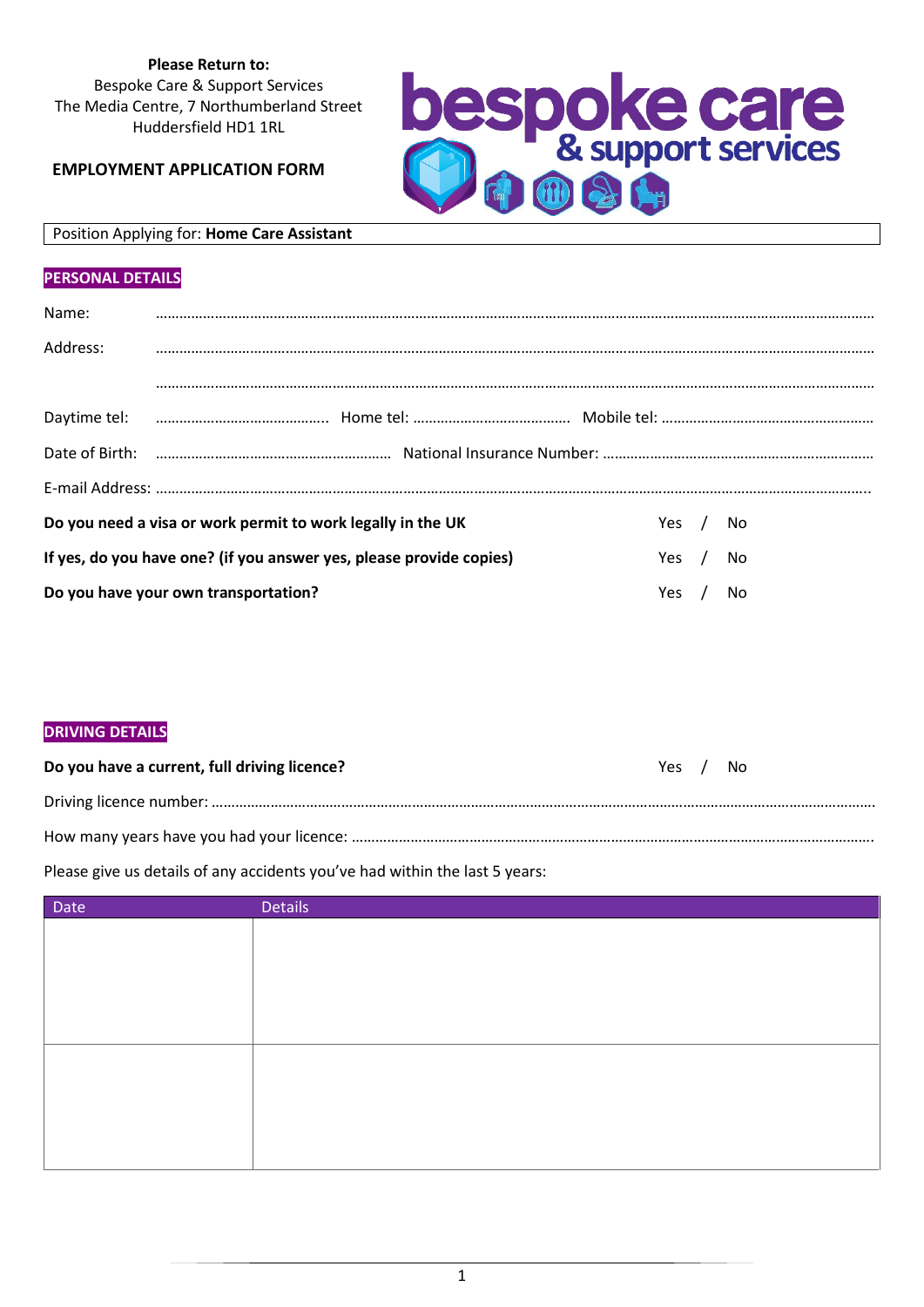# **QUALIFICATIONS / EDUCATION**

| Name of school, college etc. | Please list qualifications gained |
|------------------------------|-----------------------------------|
|                              |                                   |
|                              |                                   |
|                              |                                   |
|                              |                                   |
|                              |                                   |
|                              |                                   |
|                              |                                   |

# **EMPLOYMENT**

## **Last/Current Employer.**

| Company name:       |  |
|---------------------|--|
| Address:            |  |
|                     |  |
| Phone number:       |  |
| Date started:       |  |
| Job title:          |  |
| Reason for leaving: |  |

# Please provide details of all previous employment (if this information is included in your CV, write 'See CV'):

| <b>Company Name</b> | Date Began | Date Left | <b>Brief Duties</b> | <b>Reason for Leaving</b> |
|---------------------|------------|-----------|---------------------|---------------------------|
|                     |            |           |                     |                           |
|                     |            |           |                     |                           |
|                     |            |           |                     |                           |
|                     |            |           |                     |                           |
|                     |            |           |                     |                           |
|                     |            |           |                     |                           |
|                     |            |           |                     |                           |
|                     |            |           |                     |                           |
|                     |            |           |                     |                           |
|                     |            |           |                     |                           |
|                     |            |           |                     |                           |
|                     |            |           |                     |                           |
|                     |            |           |                     |                           |
|                     |            |           |                     |                           |
|                     |            |           |                     |                           |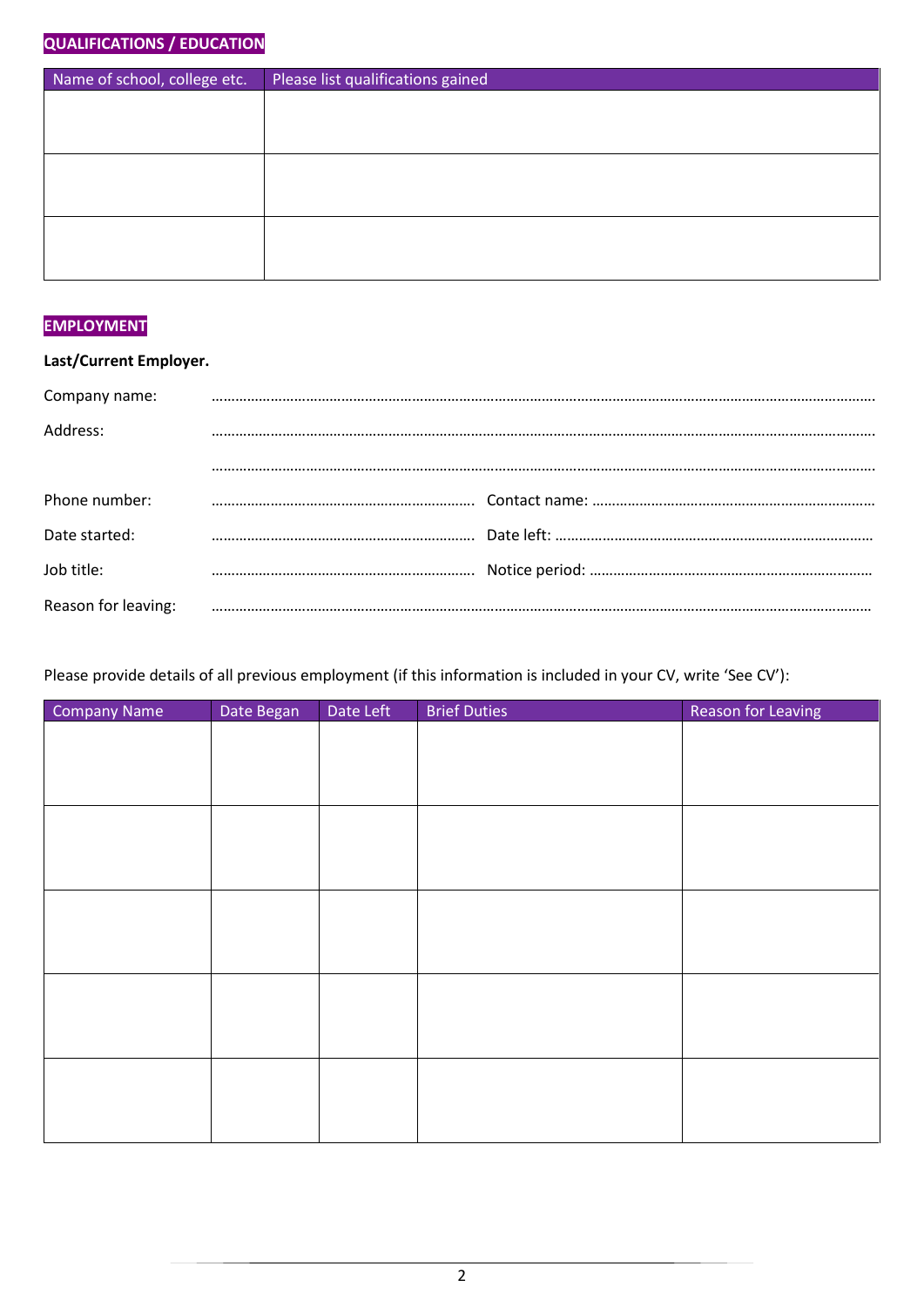## **RELEVANT EXPERIENCE / SKILLS**

Briefly, give details of all relevant experience you have and say why you think you would be good at this job

| Please continue on a separate sheet if necessary |         |       |    |  |
|--------------------------------------------------|---------|-------|----|--|
| <b>REFERENCES</b>                                |         |       |    |  |
| Please give details of 2 work referees           |         |       |    |  |
|                                                  |         |       |    |  |
|                                                  |         |       |    |  |
|                                                  |         |       |    |  |
|                                                  |         |       |    |  |
|                                                  |         |       |    |  |
| May we contact this person now?                  |         | Yes / | No |  |
|                                                  |         |       |    |  |
|                                                  |         |       |    |  |
|                                                  |         |       |    |  |
|                                                  |         |       |    |  |
|                                                  |         |       |    |  |
| May we contact this person now?                  | Yes $/$ |       | No |  |

**Please be aware, all employment is subject to satisfactory references. All references will be taken up.**

| OFFICE USE ONLY - PLEASE STAMP TO CONFIRM VERBAL CONTACT WAS MADE |              |  |  |  |  |  |  |  |
|-------------------------------------------------------------------|--------------|--|--|--|--|--|--|--|
| Reference 1:                                                      | Reference 2: |  |  |  |  |  |  |  |
|                                                                   |              |  |  |  |  |  |  |  |
|                                                                   |              |  |  |  |  |  |  |  |
|                                                                   |              |  |  |  |  |  |  |  |
|                                                                   |              |  |  |  |  |  |  |  |
|                                                                   |              |  |  |  |  |  |  |  |
|                                                                   |              |  |  |  |  |  |  |  |
| Notes:                                                            | Notes:       |  |  |  |  |  |  |  |
|                                                                   |              |  |  |  |  |  |  |  |
|                                                                   |              |  |  |  |  |  |  |  |
|                                                                   |              |  |  |  |  |  |  |  |
|                                                                   |              |  |  |  |  |  |  |  |
|                                                                   |              |  |  |  |  |  |  |  |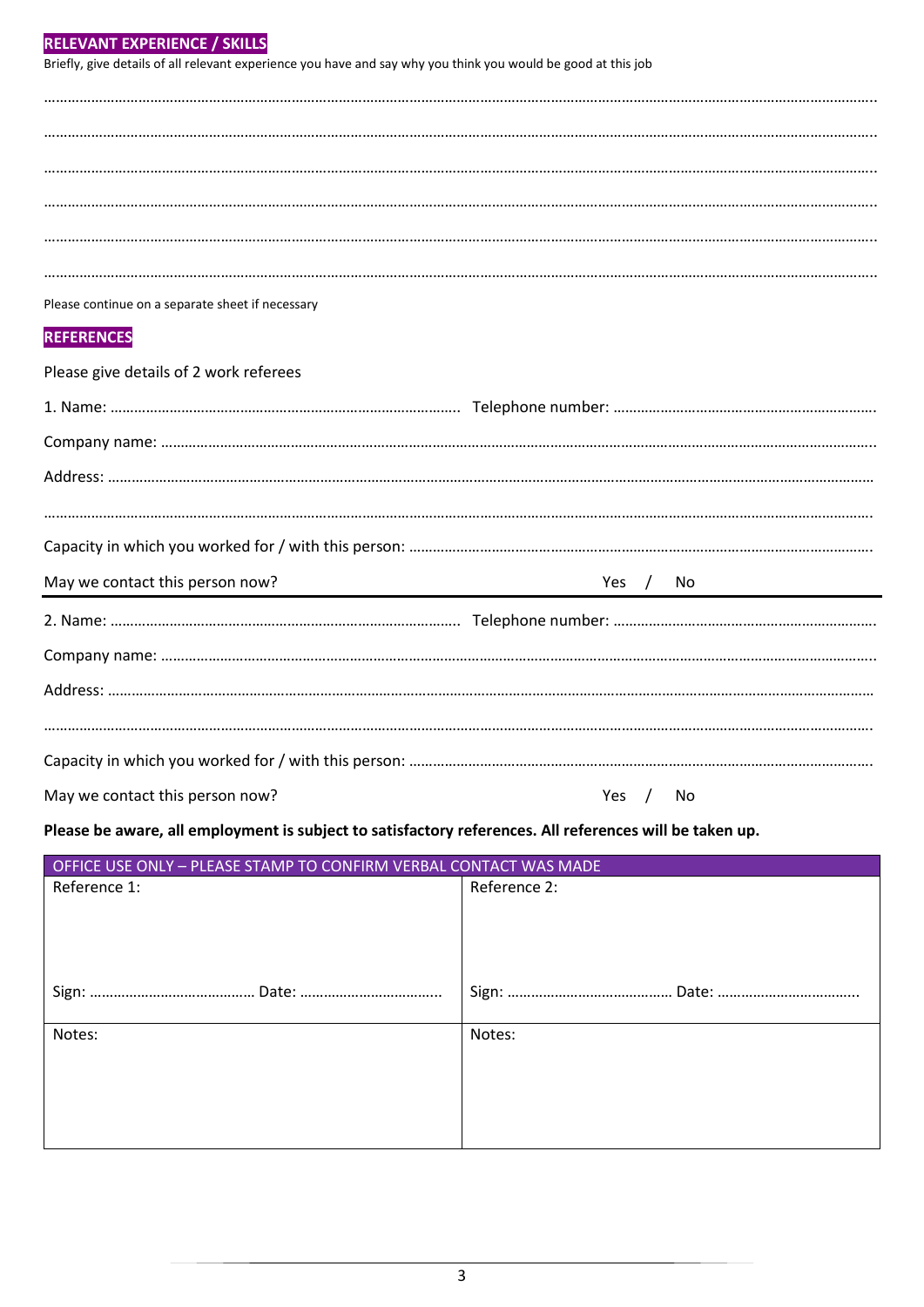## **AVAILABILITY**

At Bespoke Care we try to give people a working pattern so our employees can keep a healthy work / life balance and arrange events or appointments around their rota, this prevents disruption to our service. One of the ways we do this is by operating a week 1 and week 2 rota which also allows for a person to work alternate weekends or have different days off one week to the other.

Please use the table to let us know when you are available for work. Please note that our working day is split up into 4 different shifts (AM, Lunch, Teas & Beds). Mark X where you are available. Please note, if you are successful with your application, we will use the availability information to schedule your shifts.

**If you were successful, would you prefer to work alternate weekends?** Yes / No **(Please note, alternate weekends are reserved for candidates who are available for work Saturday & Sunday. You cannot select 1 day over the weekend as available and select alternate weekends)**

| Do you understand and agree that appointments should be scheduled around your shifts | Yes | No |
|--------------------------------------------------------------------------------------|-----|----|
| (Where possible)                                                                     |     |    |

#### **Week 1**

|              |                 |  | w |  |  |
|--------------|-----------------|--|---|--|--|
| AM           | $07:00 - 11:00$ |  |   |  |  |
| <b>LUNCH</b> | $11:00 - 15:00$ |  |   |  |  |
| <b>TEAS</b>  | $15:00 - 18:30$ |  |   |  |  |
| <b>BEDS</b>  | $18:30 - 23:00$ |  |   |  |  |

## **Week 2**

|              |                 |  | W |  |  |
|--------------|-----------------|--|---|--|--|
| AM           | $07:00 - 11:00$ |  |   |  |  |
| <b>LUNCH</b> | $11:00 - 15:00$ |  |   |  |  |
| <b>TEAS</b>  | $15:00 - 18:30$ |  |   |  |  |
| <b>BEDS</b>  | $18:30 - 23:00$ |  |   |  |  |

**How many hours do you want to achieve in a week? \_ \_**

## **PRE BOOKED TIME OFF**

| Do you have any holidays planned or booked within the next 12 months?         | Yes   | No. |
|-------------------------------------------------------------------------------|-------|-----|
| Do you have any hospital or GP appointments booked within the next 12 months? | Yes / | No. |

If you circled 'Yes' please provide details:

| Date / Time from: | Date / Time to: | Reason (ie Holiday, hospital appointment) |
|-------------------|-----------------|-------------------------------------------|
|                   |                 |                                           |
|                   |                 |                                           |
|                   |                 |                                           |
|                   |                 |                                           |
|                   |                 |                                           |
|                   |                 |                                           |
|                   |                 |                                           |
|                   |                 |                                           |
|                   |                 |                                           |

4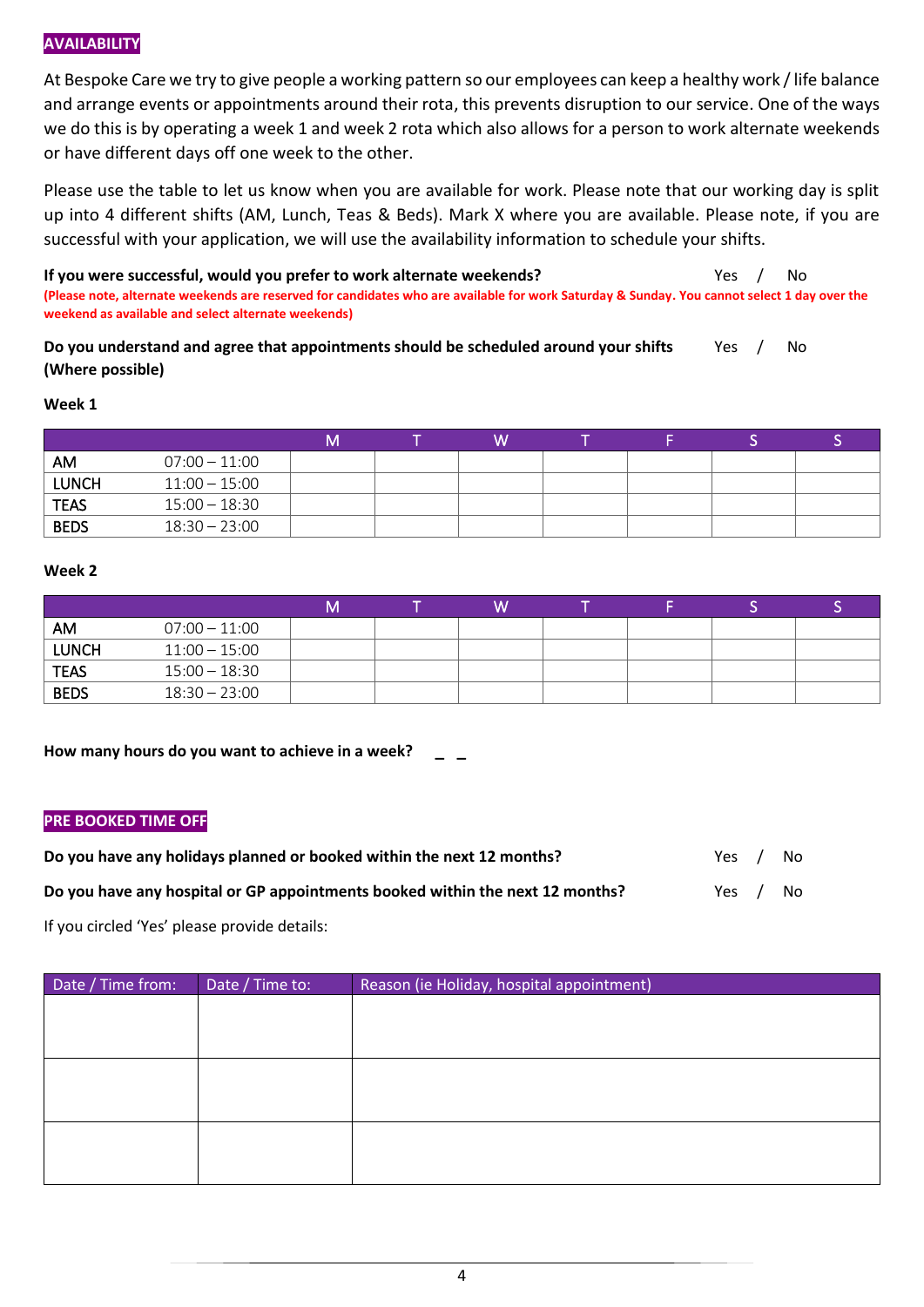## **EMERGENCY CONTACT / NEXT OF KIN**

| Tel:     |  |
|----------|--|
| Address: |  |

## **BANK DETAILS**

## **DISCLOSURE**

| Have you ever been convicted of any criminal offenses, or do you have any charges pending? | Yes | No. |
|--------------------------------------------------------------------------------------------|-----|-----|
|                                                                                            |     |     |
|                                                                                            |     |     |

| Do you currently hold an advanced Disclosure and Baring certificate?       | Yes /    | No. |
|----------------------------------------------------------------------------|----------|-----|
| If no, have you ever had a Disclosure and Baring check?                    | Yes / No |     |
| Have you ever been convicted / cautioned by the Police in England & Wales? | Yes /    | No. |

## **DISCLAIMER**

Please check all the details you have provided, then read and sign the statement below.

**I understand that if I have given any information that is not correct this may affect my current or future employment with Bespoke Care & Support Services (BCSS). I undertake to inform BCSS straight away of any changes to the information stated here. I also understand that any job offered to me by BCSS is subject to the detail above being correct, to my references being satisfactory and to me passing an initial training and assessment period and then a 6 month probationary period.**

| - -<br>Signe<br> | walt |
|------------------|------|
|------------------|------|

| OFFICE USE ONLY - PLEASE STAMP TO CONFIRM PHOTO ID HAS BEEN WITNESSED |                          |
|-----------------------------------------------------------------------|--------------------------|
| <b>IDENTIFICATION 1:</b>                                              | <b>IDENTIFICATION 2:</b> |
|                                                                       |                          |
|                                                                       |                          |
|                                                                       |                          |
|                                                                       |                          |
|                                                                       |                          |
| Notes:                                                                | Notes:                   |
|                                                                       |                          |
|                                                                       |                          |
|                                                                       |                          |
|                                                                       |                          |
|                                                                       |                          |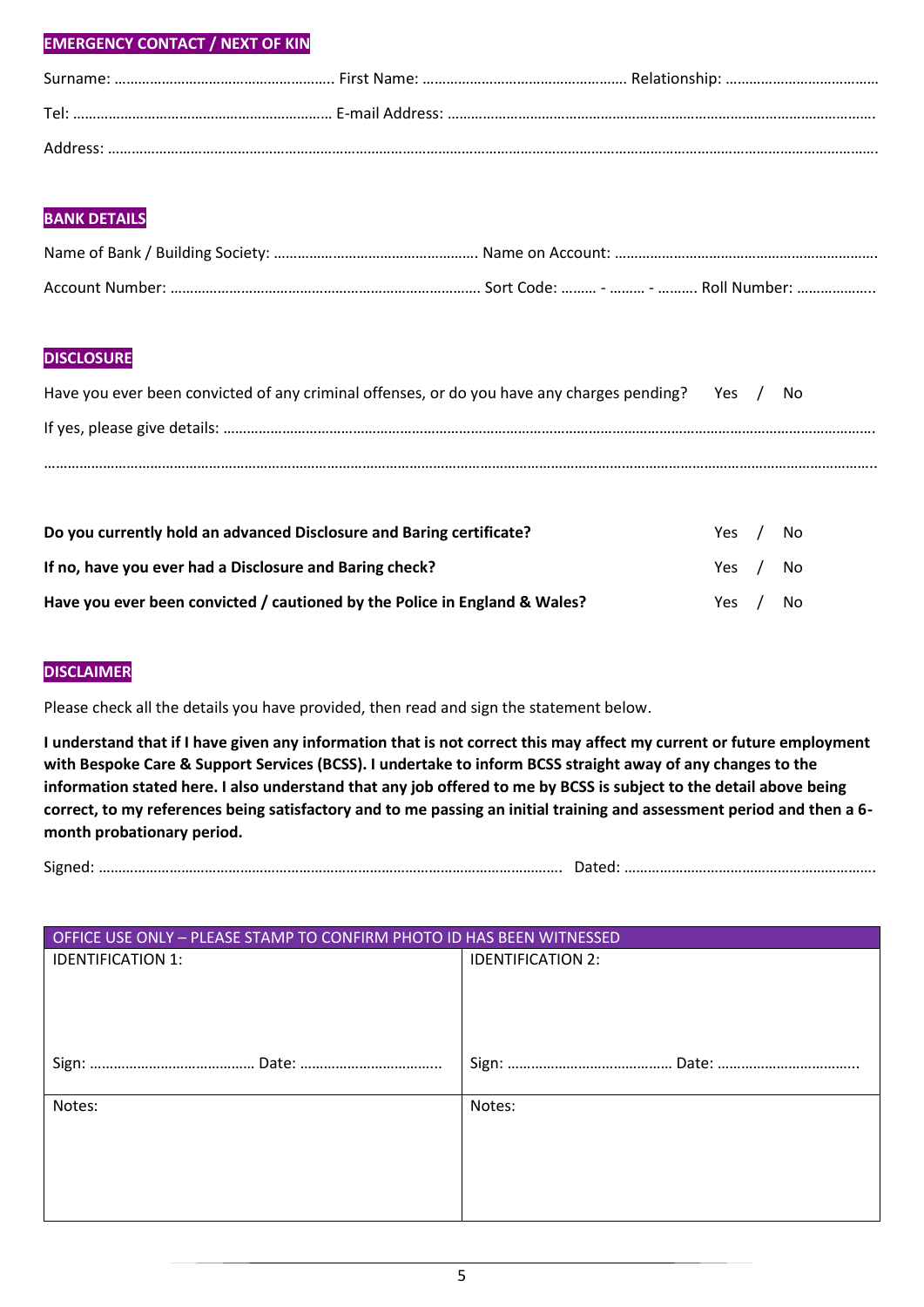**Bespoke Care & Support Services** wants to meet the aims and commitments set out in its equality policy. This includes not discriminating under the Equality Act 2010 and building an accurate picture of the makeup of the workforce in encouraging equality and diversity.

The organisation needs your help and co-operation to enable it to do this, but filling in this form is voluntary.

| Gender Man D                                                 |                                                                                                                                                                   | Woman $\Box$                                                   |                          |                     | Intersex $\Box$ Non-binary $\Box$ Prefer not to   |
|--------------------------------------------------------------|-------------------------------------------------------------------------------------------------------------------------------------------------------------------|----------------------------------------------------------------|--------------------------|---------------------|---------------------------------------------------|
|                                                              |                                                                                                                                                                   |                                                                |                          |                     |                                                   |
|                                                              |                                                                                                                                                                   |                                                                |                          |                     |                                                   |
|                                                              | Are you married or in a civil partnership? Yes $\square$                                                                                                          |                                                                |                          | No.<br>$\mathbf{1}$ | Prefer not to                                     |
| say $\square$                                                |                                                                                                                                                                   |                                                                |                          |                     |                                                   |
| Age                                                          | $16-24$ $\Box$                                                                                                                                                    | $25-29$                                                        | $30-34$ $\Box$           | $35-39$ $\Box$      | $45 -$<br>40-44 $\Box$                            |
| 49 □                                                         | 50-54 $\Box$                                                                                                                                                      | 55-59 $\Box$                                                   | 60-64 $\Box$             | $65+$<br>⊔          | Prefer not to say                                 |
| $\mathsf{L}$                                                 |                                                                                                                                                                   |                                                                |                          |                     |                                                   |
|                                                              | What is your ethnicity?                                                                                                                                           |                                                                |                          |                     |                                                   |
|                                                              | Ethnic origin is not about nationality, place of birth or citizenship. It is about the<br>group to which you perceive you belong. Please tick the appropriate box |                                                                |                          |                     |                                                   |
| White<br>English $\Box$<br><b>British</b>                    | Welsh $\vert \ \vert$<br>Any other white background, please write in:                                                                                             | Gypsy or Irish Traveller $\square$ Prefer not to say $\square$ | Scottish                 | Northern Irish $  $ | Irish $\square$                                   |
| ⊔                                                            | Mixed/multiple ethnic groups<br>White and Black Caribbean<br>Prefer not to say $\Box$ Any other mixed background, please write in:                                |                                                                |                          |                     | White and Black African $\square$ White and Asian |
| <b>Asian/Asian British</b><br>Indian<br>$\Box$<br>say $\Box$ | Any other Asian background, please write in:                                                                                                                      | Pakistani $\square$                                            | Bangladeshi $\square$    | Chinese $\Box$      | Prefer not to                                     |
| African $\square$                                            | <b>Black/ African/ Caribbean/ Black British</b><br>Any other Black/African/Caribbean background, please write in:                                                 | Caribbean $\square$                                            | Prefer not to say $\Box$ |                     |                                                   |
| Othar athnic aroun                                           |                                                                                                                                                                   |                                                                |                          |                     |                                                   |

## *Other ethnic group*

| Arab |
|------|
|------|

 $\Box$  Prefer not to say  $\Box$  Any other ethnic group, please write in: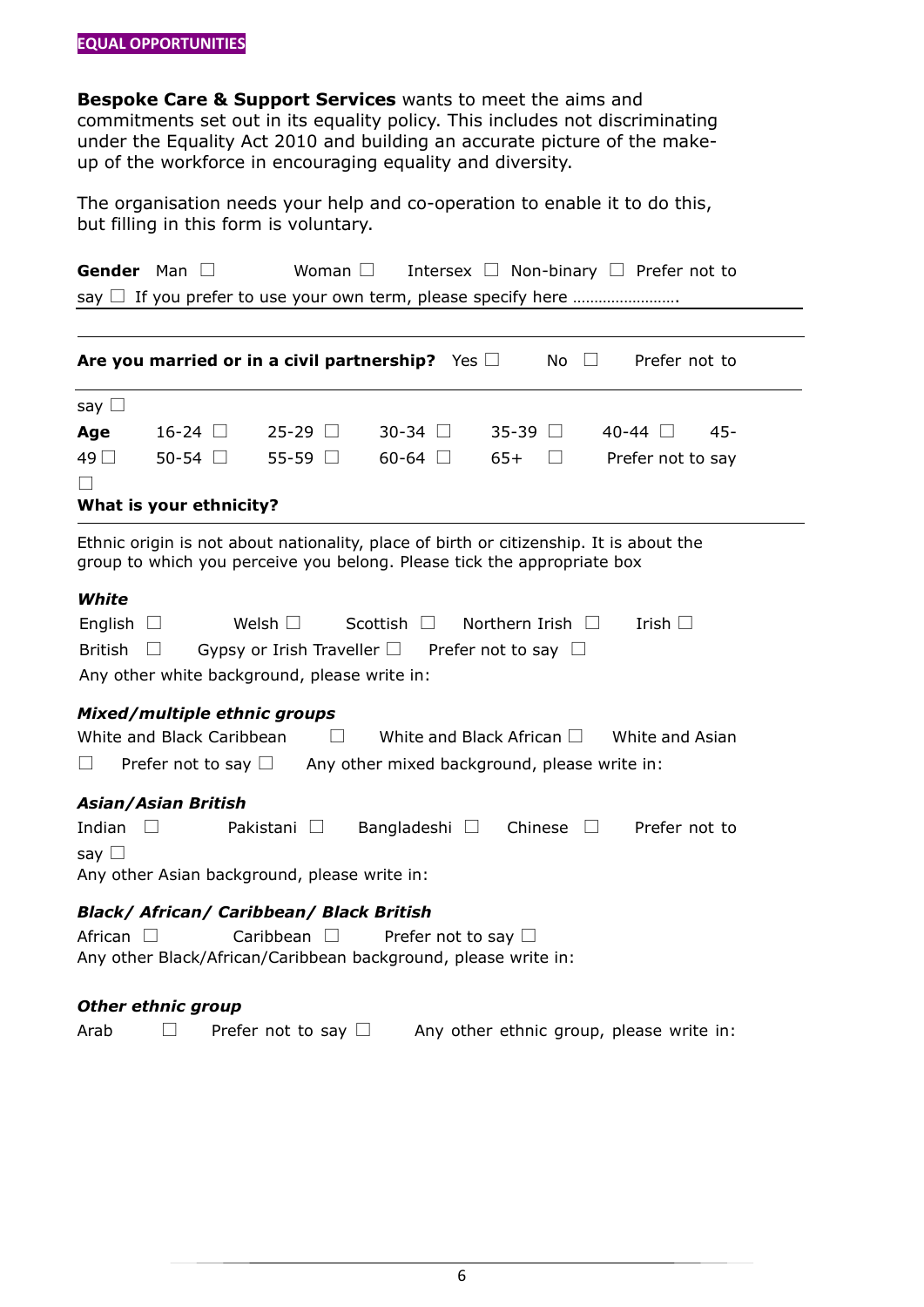## **Do you consider yourself to have a disability or health condition?**

Yes  $\Box$  No  $\Box$  Prefer not to say  $\Box$ 

What is the effect or impact of your disability or health condition on your ability to give your best at work? Please write in here:

The information in this form is for monitoring purposes only. If you believe you need a 'reasonable adjustment', then please discuss this with your manager, or the manager running the recruitment process if you are a job applicant.

| What is your sexual orientation?                                                                                               |  |  |  |  |
|--------------------------------------------------------------------------------------------------------------------------------|--|--|--|--|
| Heterosexual $\Box$ Gay $\Box$ Lesbian $\Box$<br>Bisexual $\Box$                                                               |  |  |  |  |
| Prefer not to say $\Box$ If you prefer to use your own term, please specify                                                    |  |  |  |  |
|                                                                                                                                |  |  |  |  |
| What is your religion or belief?                                                                                               |  |  |  |  |
| No religion or belief $\Box$ Buddhist $\Box$ Christian $\Box$ Hindu $\Box$<br>Jewish                                           |  |  |  |  |
| Muslim $\Box$ Sikh $\Box$ Prefer not to say $\Box$ If other religion or belief, please<br>write in:                            |  |  |  |  |
| What is your current working pattern?                                                                                          |  |  |  |  |
| Full-time $\Box$<br>Part-time $\square$<br>Prefer not to say $\Box$                                                            |  |  |  |  |
| What is your flexible working arrangement?<br>Flexi-time $\square$ Staggered hours $\square$ Term-time hours $\square$<br>None |  |  |  |  |
| Annualised hours $\Box$ Job-share $\Box$ Flexible shifts $\Box$ Compressed hours                                               |  |  |  |  |
| Homeworking $\Box$ Prefer not to say $\Box$ If other, please write in:                                                         |  |  |  |  |
| Do you have caring responsibilities? If yes, please tick all that apply                                                        |  |  |  |  |

# None  $\Box$  Primary carer of a child/children (under 18)  $\Box$ Primary carer of disabled child/children  $\Box$ Primary carer of disabled adult (18 and over)  $\Box$  Primary carer of older person  $\Box$ Secondary carer (another person carries out the main caring role)  $\Box$ Prefer not to say  $\square$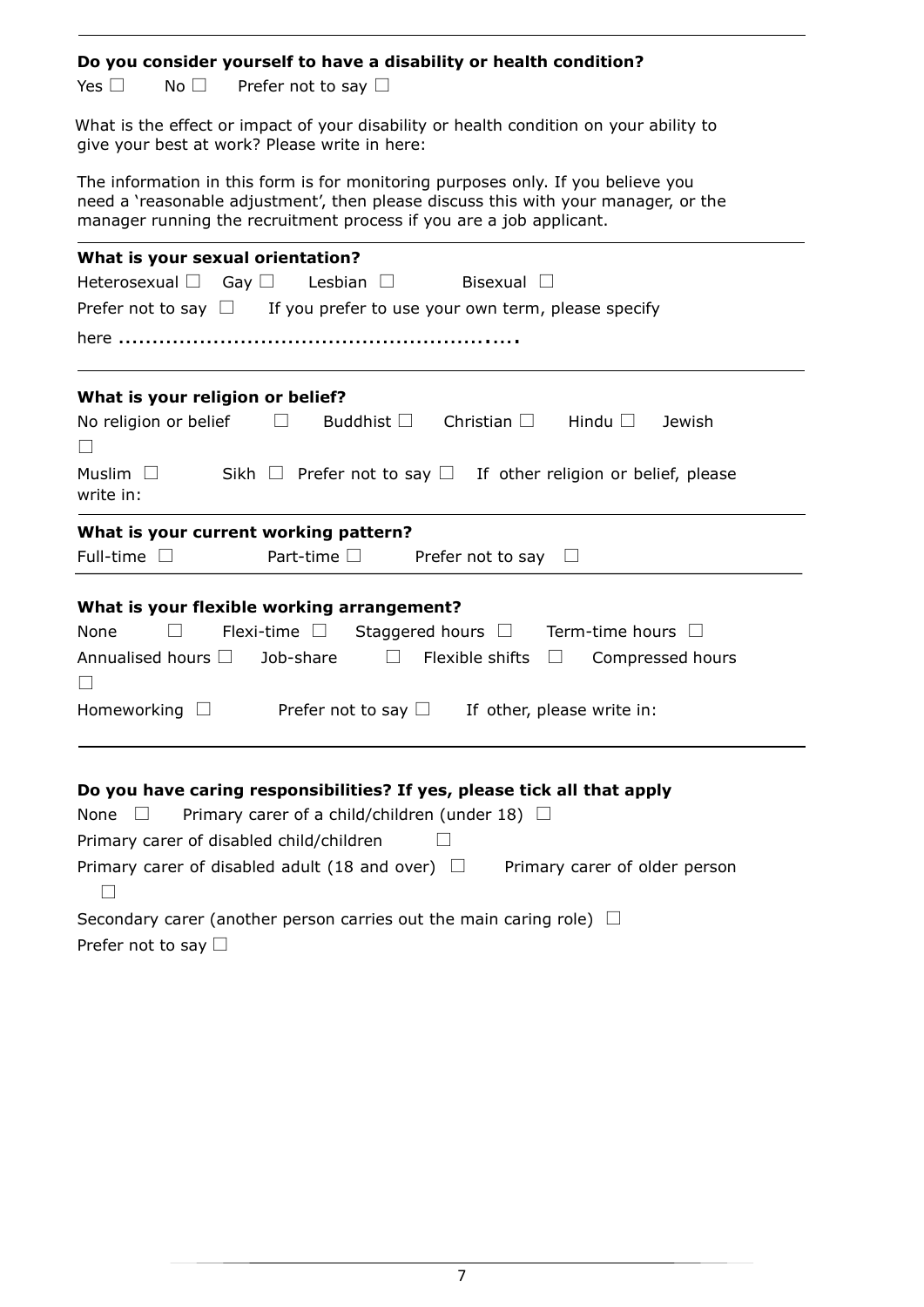# **DISCLOSURE AND BARRING INFORMATION**

In order to run a disclosure and barring check on you we require further information. If you already have an enhanced disclosure and barring certificate and you have it with you please provide it to your interviewer for inspection and move to page 9/9.

| Have you ever changed your name?                                                                                                                                        | Yes / No                                             |
|-------------------------------------------------------------------------------------------------------------------------------------------------------------------------|------------------------------------------------------|
| If yes, what year did your name change?                                                                                                                                 | $($ $)$                                              |
| What was your name prior to this?                                                                                                                                       |                                                      |
| What is your country of birth?                                                                                                                                          |                                                      |
| What is your town / city of birth?                                                                                                                                      |                                                      |
| In order to process an application to the disclosure & barring bureau, we need your address history for the past 5 years.<br>Please provide as much detail as possible. |                                                      |
| What month and year did you move to your current address?                                                                                                               | $($ <sub>_</sub> / _ _ _ )                           |
| Have many years have you lived at your current address?<br>If less than 5 years please continue with address history                                                    | $($ )                                                |
| Address (2)                                                                                                                                                             |                                                      |
|                                                                                                                                                                         | Post Code:                                           |
| What month and year did you move to your current address?                                                                                                               | $($ __/ ____)                                        |
| Address (3)                                                                                                                                                             |                                                      |
|                                                                                                                                                                         | Post Code:                                           |
| What month and year did you move to your current address?                                                                                                               | $($ $\angle$ $/$ $\angle$ $\angle$ $\angle$ $\angle$ |
| Address (4)                                                                                                                                                             |                                                      |
|                                                                                                                                                                         | Post Code:                                           |
| What month and year did you move to your current address?                                                                                                               | $($ __/ ____)                                        |
| Address (5)                                                                                                                                                             |                                                      |
|                                                                                                                                                                         | Post Code:                                           |
| What month and year did you move to your current address?                                                                                                               | $($ __/ ____)                                        |